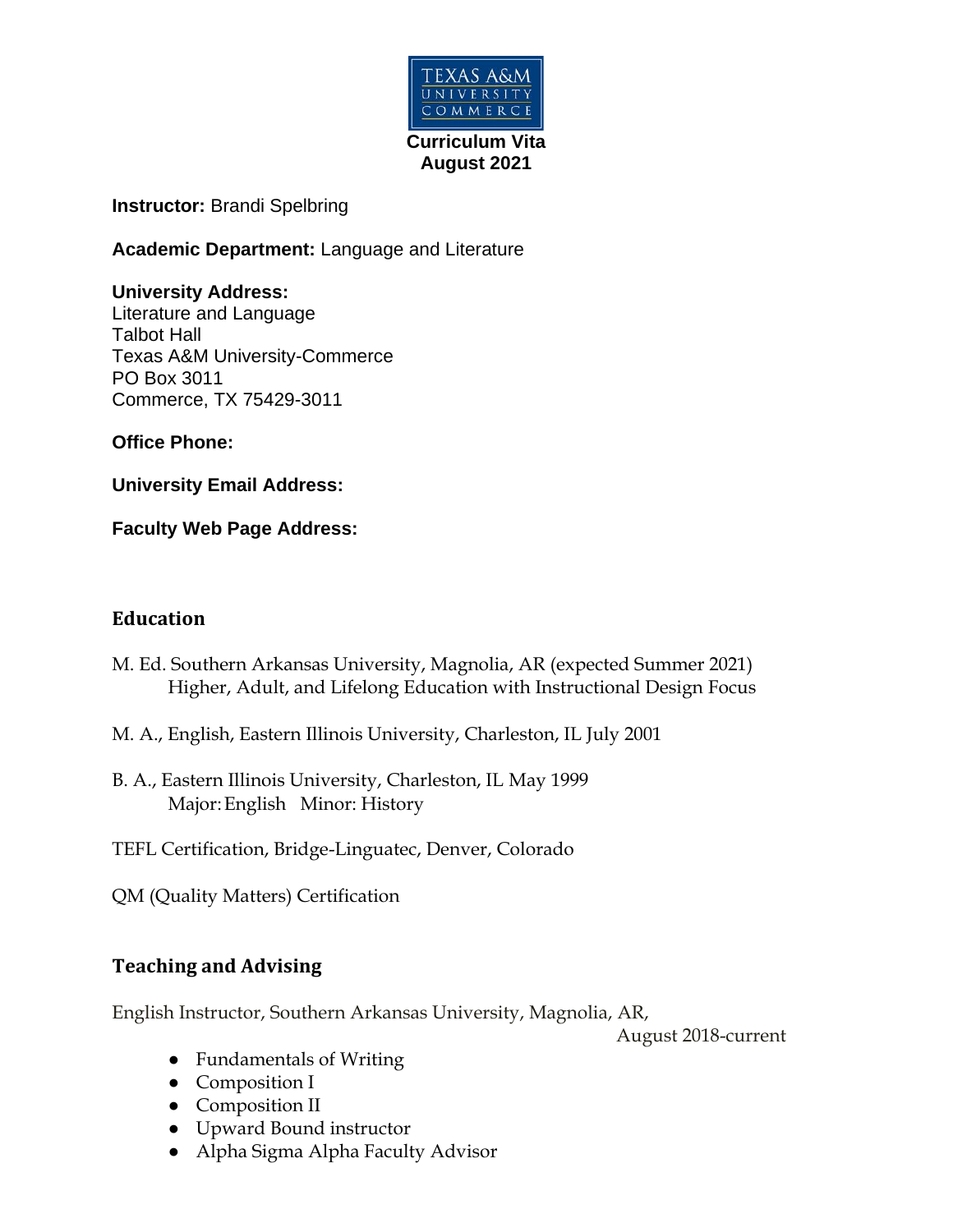- Online Education and Design Committee Member
- Academic Integrity Committee Member
- Upward Bound Hiring Committee

Adjunct Online Instructor, Bellevue University, Bellevue, NE

March 2019-current

- Developmental English
- Composition 1

Associate Professor of English, Dodge City Community College, Dodge City, Kansas January 2017-May 2018

- Developmental English Level 1
- Developmental English Level 2
- Sentences (Co-requisite to ENG 102)
- Composition 1 (Classroom and Online)
- Composition 2 (Classroom and Online)
- Writing Workshop: PTK Honors in Action
- Phi Theta Kappa Advisor
	- Created and implemented an Honors in Action Writing course.
	- Took the chapter from a one-star chapter to a three-star chapter.
	- I also created a fund to help low-income students pay international membership fees. This fund will help many more students in our community join PTK and have access to scholarships and leadership opportunities.
- Suicide Prevention Committee

Dual-credit English Faculty, Sampoerna Academy, Medan, Indonesia

July 2016-December 2016

- Helped to coordinate the first American college connection in Medan.
- Co-taught hybrid English Composition course through Broward College to high school students.

English Faculty, University of Indianapolis, Indianapolis, Indiana (Shaoxing, China) September 2013-July 2016

- ENGL 180 Professional Writing
- ENGL 210 Introduction to Literary Criticism and Theory
- ENGL 212 British Literature II
- ENGL 220 Advanced Composition: Expository Writing
- ENGL 310 Creative Nonfiction
- ENGL 311 Short Story
- ENGL 381 Substantive Editing
- ENGL 387 Comp Theory and Practice
- ENGL 384 Technical Writing and Editing
- ENGL 414 Twentieth-Century Literature and Culture
- BADM 332 Research/Writing/Project Management
- Writing Center Coordinator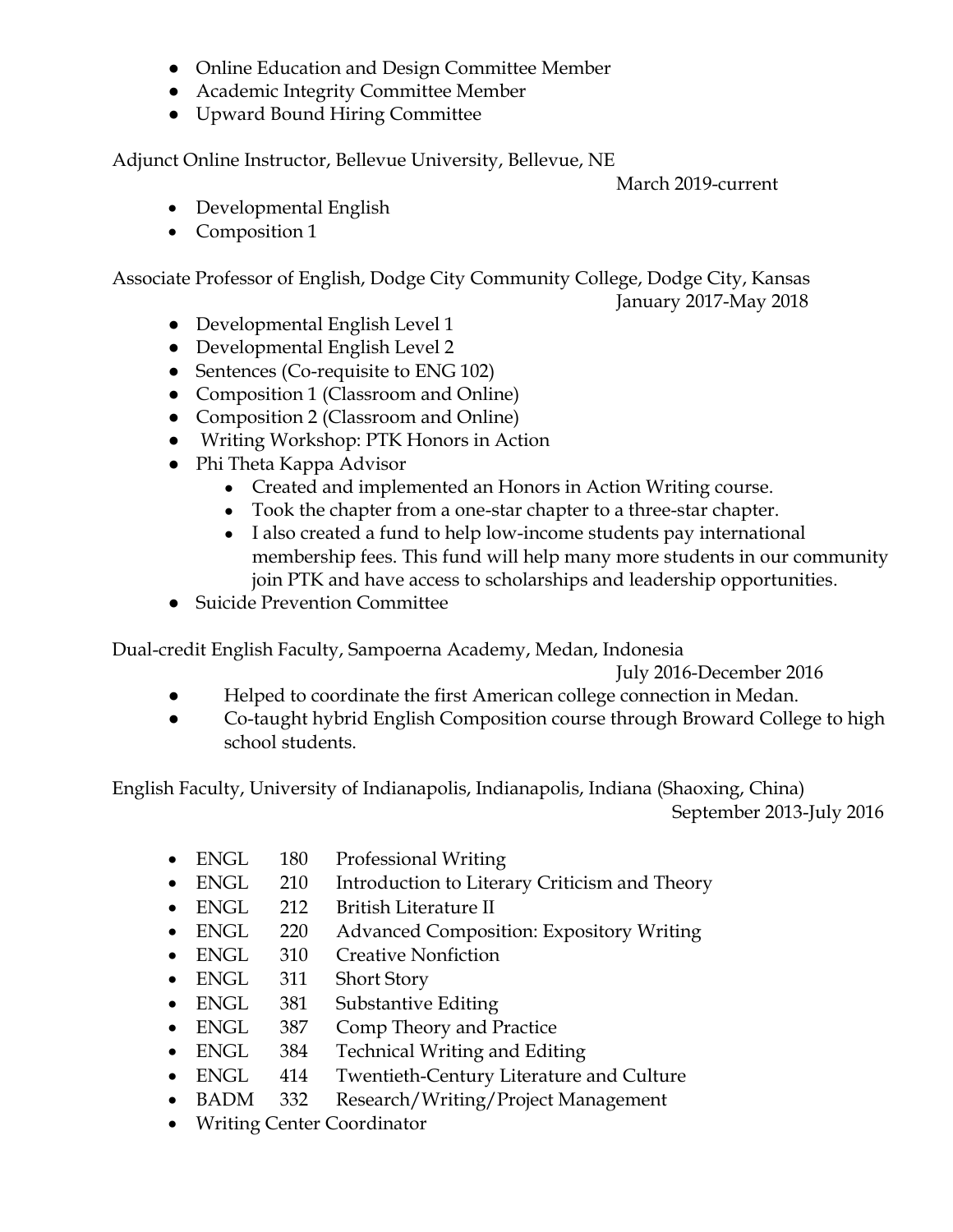- Collaboratively organized and opened the first writing center in the department.
- Trained junior level student volunteer tutors.
- Evaluated and reconstructed the writing program.
	- Implemented a new curriculum for all writing courses.
	- Created course objectives for all writing courses.

Composition and Literature Faculty, University of Colorado Denver, Denver, Colorado (Beijing, China)

September 2012-May 2013

- Freshman Composition I and II
- Writing Center Tutor
- Tutored six one-hour sessions per week with students of all levels.
- Created online tutorials using the Prezi program for students to learn the online appointment tool, library research methods, and MLA format.

U.S. State Department English Language Fellow, Erciyes University, Kayseri, Turkey September 2011-July 2012

- Courses Taught:
	- Freshman and Sophomore Listening and Speaking
	- Freshman, Sophomore, and Senior Reading and Writing
	- Senior Thesis Project Advisor
- Writing Center Coordinator
	- Independently planned and opened the first English language Writing Center on campus for students and faculty.
	- Recruited and trained students and faculty in tutoring and managing the center.
- Led Teacher Training Workshops for the Turkish Ministry of Education.
- Created a book club for students of all levels.

Developmental English Professor, College of the Marshall Islands, Majuro, MH

August 2009-May 2011

- Developmental English Level 1 Reading and Writing
- Developmental English Level 3 Listening and Speaking
- Developmental English Level 2 Reading and Writing
	- CMI 101 First Year College Experience Course
- Women's Studies Instructor
- Writing Assessment Committee Member

Composition Adjunct Instructor, Kaskaskia College, Centralia, IL

January 2008- July 2009 and June 2011—July 2011

- Composition I
- Composition II

Composition Adjunct Instructor, Olney Central College, Olney, IL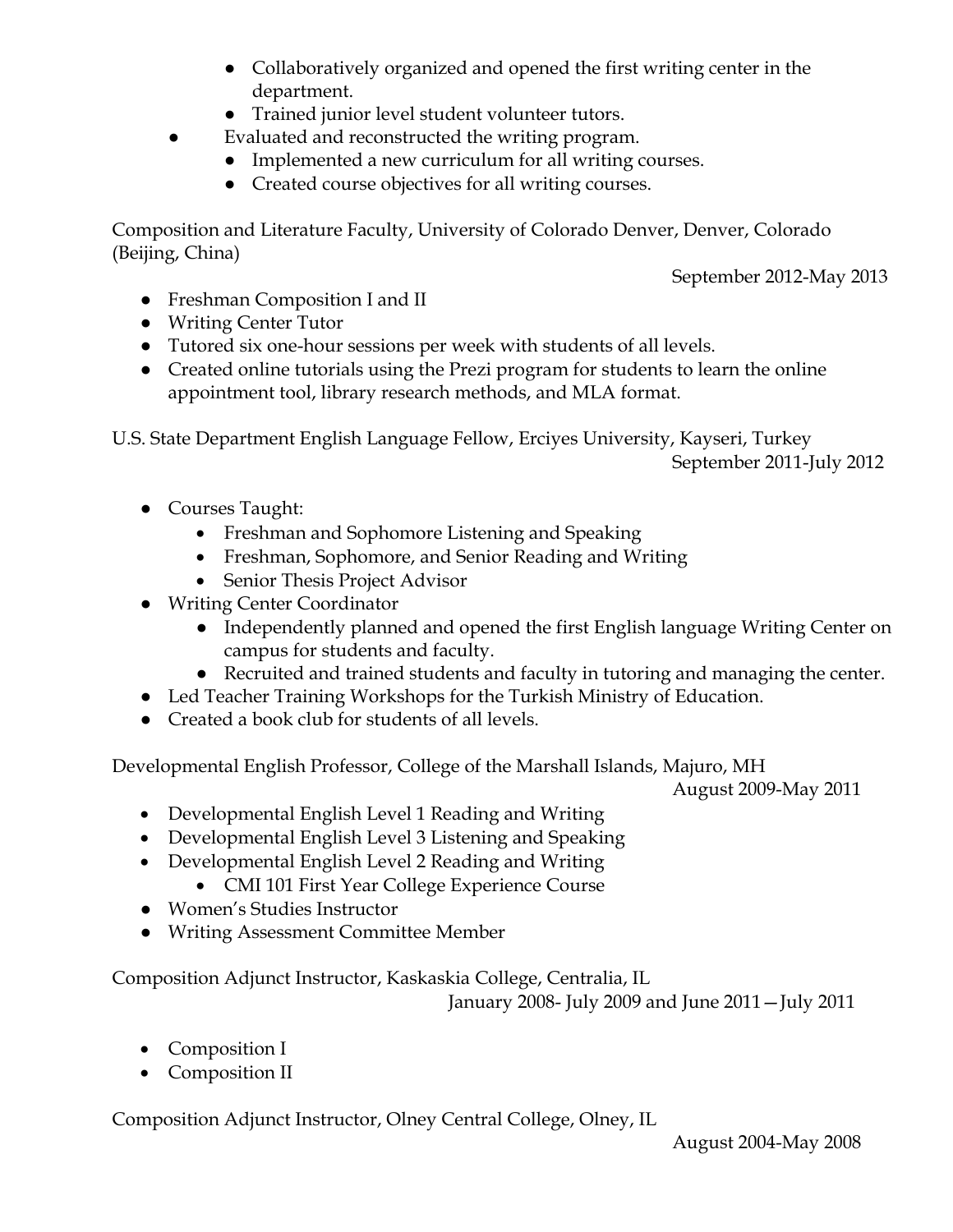• Composition I

Adjunct Instructor, Lake Land College, Mattoon, IL

# January 2001-July 2006 and August 2008-July 2009

- Developmental English Task Force Member
- Business English
- Composition Skills / Developmental English
- Composition I
- Composition II
- Introduction to Literature

# **Presentations**

- "Is this Really Writing Though? Beyond Writing in the Transitional Classroom" ARKade Online Conference, November 2020
- "Using Moodle for ESL Courses." Cukurova University, Education and Technology Conference, Adana, Turkey May 2012
- Trained faculty members to prepare them for teaching the First Year Experience course, College of the Marshall Islands, September 2010.
- "Whitman's Women" Illinois Philological Association Conference, DePaul University, Chicago, Illinois, April 21, 2001.

**\_\_\_\_\_\_\_\_\_\_\_\_\_\_\_\_\_\_\_\_\_\_\_\_\_\_\_\_\_\_\_\_\_\_\_\_\_\_\_\_\_\_\_\_\_\_\_\_\_\_\_\_\_\_\_\_\_\_\_\_\_\_\_\_\_\_\_\_\_\_\_\_\_\_\_\_\_\_\_\_\_\_\_\_\_\_\_\_\_\_\_\_\_\_\_\_\_\_\_\_\_\_\_\_\_\_\_\_\_**

# **Scholarly Activities and Awards**

- Arkoss (formerly Arkade) Member, president-elect 2022
- NOSS (NADE) Member
- Phi Theta Kappa Advisor Horizon Award, March 2018
- Honorable Mention from EIU Women's Advocacy Council Essay Competition for "Whitman's Women"
- 2nd Place EIU Departmental Graduate Level Essay Contest for "Whitman's Women"

# **Conferences Attended**

- *Fostering LGBTQ+ Inclusion in Online Learning,* Online
- *Cavalier Conference on Writing and Literature*, Johnson County Community College, Overland Park, KS, Keynote Professor Tom Averill, Washburn University
- *KATE Camp*, Great Bend High School, Great Bend, KS
- *Confidence in Community Literacies: Bilingual Writers Reading the World* Webinar by Steven Alvarez sponsored by NCTE